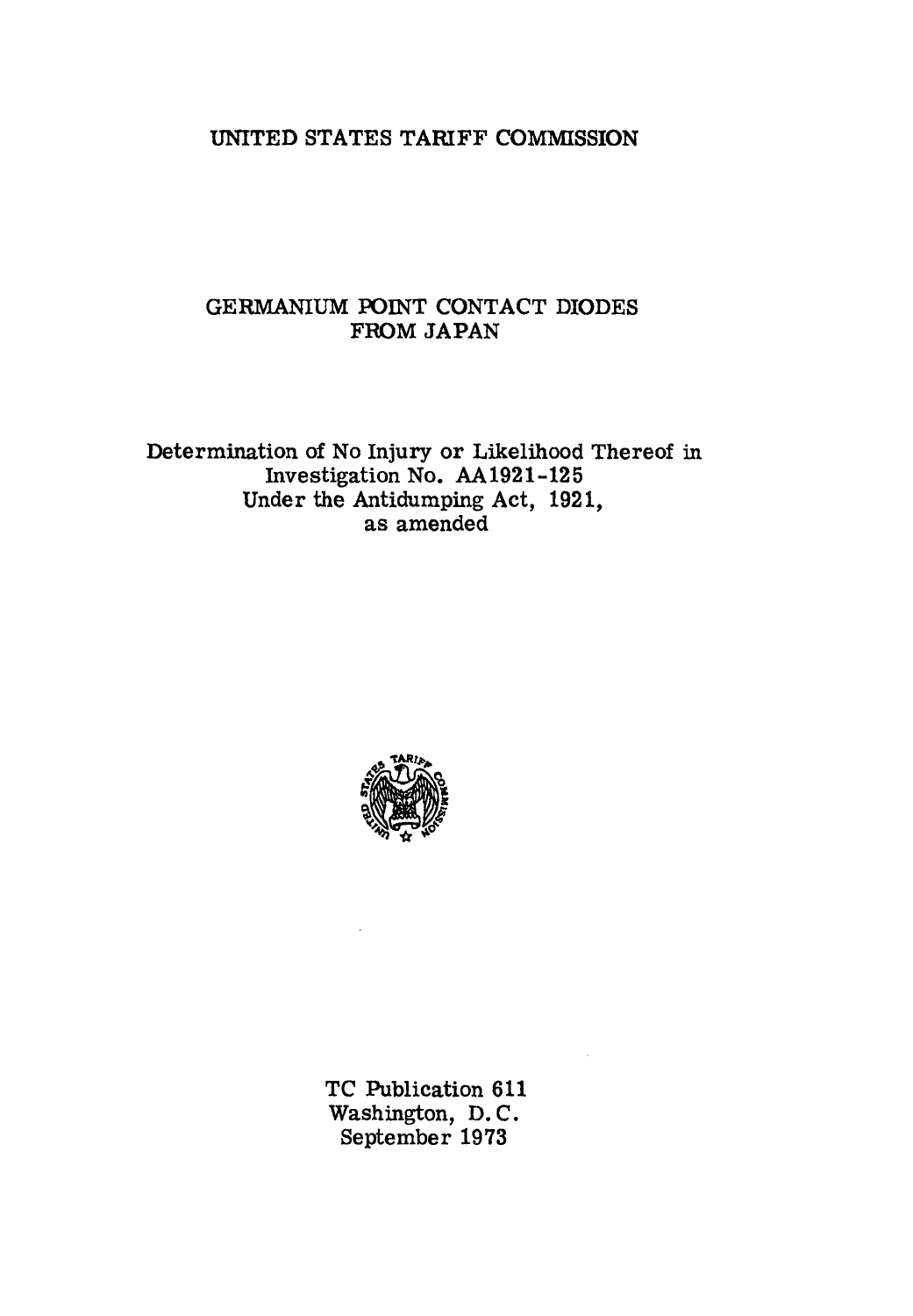# UNITED STATES TARIFF COMMISSION

Catherine Bedell, *Chairman*  Joseph 0. Parker, *Viae Chairman*  Will E. Leonard, Jr. George M. Moore J. Banks Young Italo H. Ablondi

Kenneth R. Mason, *Secretary* 

Address all communications to United States Tariff Commission Washington, D. C. 20436

----------------------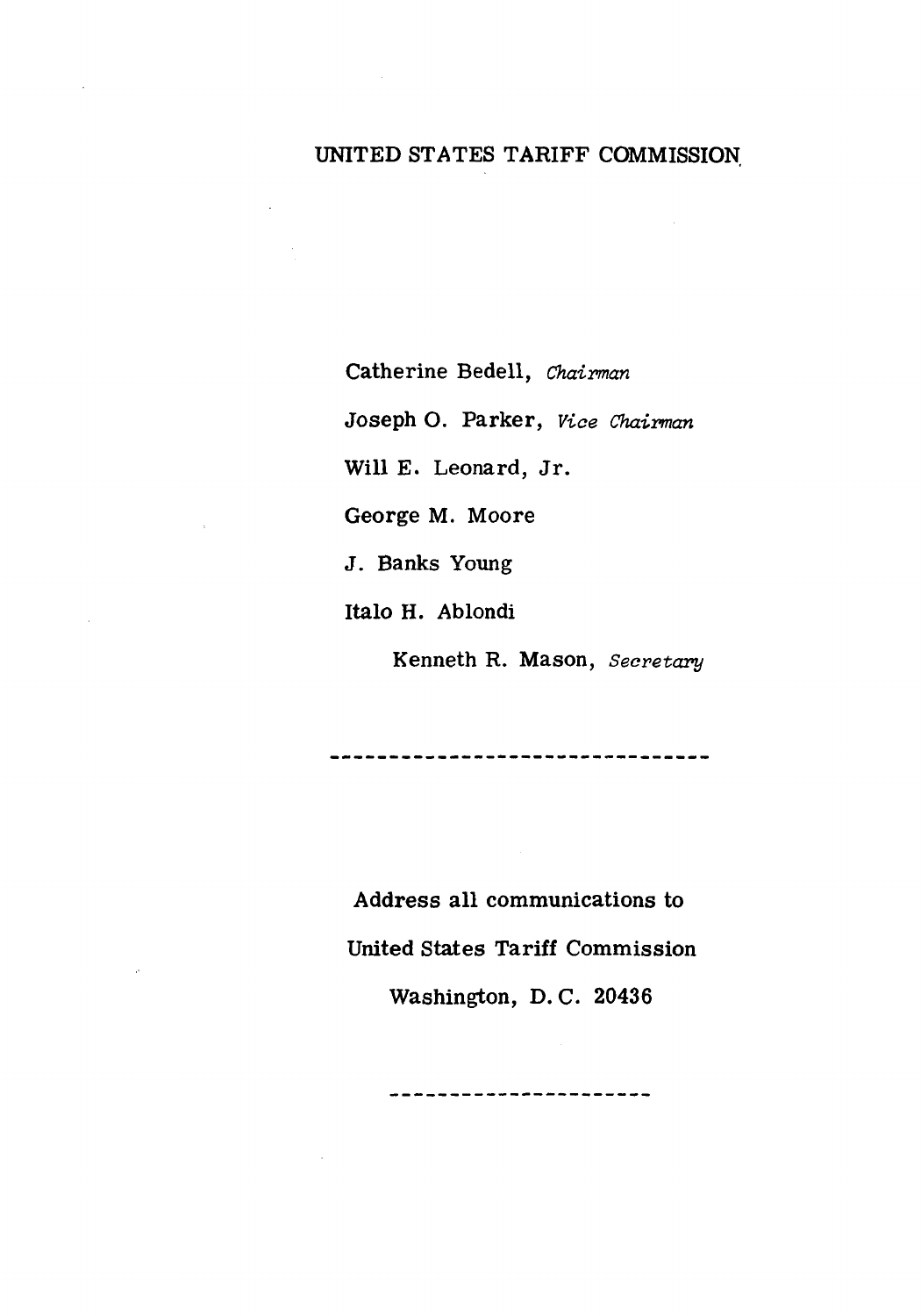#### UNITED STATES TARIFF COMMISSION Washington

September 26, 1973

### /AA1921-1257

GERMANIUM POINT CONTACT DIODES FROM JAPAN Determination of No Injury or Likelihood Thereof

On June *26,* 1973, the Tariff Commission received advice from the Treasury Department that germanium point contact diodes from Japan are being, or are likely to be, sold at less than fair value within the meaning of the Antidumping Act of 1921, as amended  $(19 \text{ U.S.C. } 160(a))$ . Accordingly, the Commission, on July 10, 1973, instituted investigation No. AA1921-125 under section 20l(a) of that act, to determine whether an industry in the United States is being or is likely to be injured, or is prevented from being established, by reason of the importation of such diodes into the United · States.

A public hearing was held on August 27, 1973. Notice of the investigation and hearing was published originally in the Federal Register of July 11, 1973 (38 F.R. 18500). Notice of the rescheduling of the hearing date from August  $14$ , 1973, to August 27, 1973, was published in the Federal Register of August 10, 1973 (38 F.R.  $21694$ .

In arriving at its determination, the Commission gave due consideration to all written submissions from interested parties, evidence adduced at the hearing, and all factual information obtained by the Commission's staff from responses to questionnaires, personal interviews, and other sources.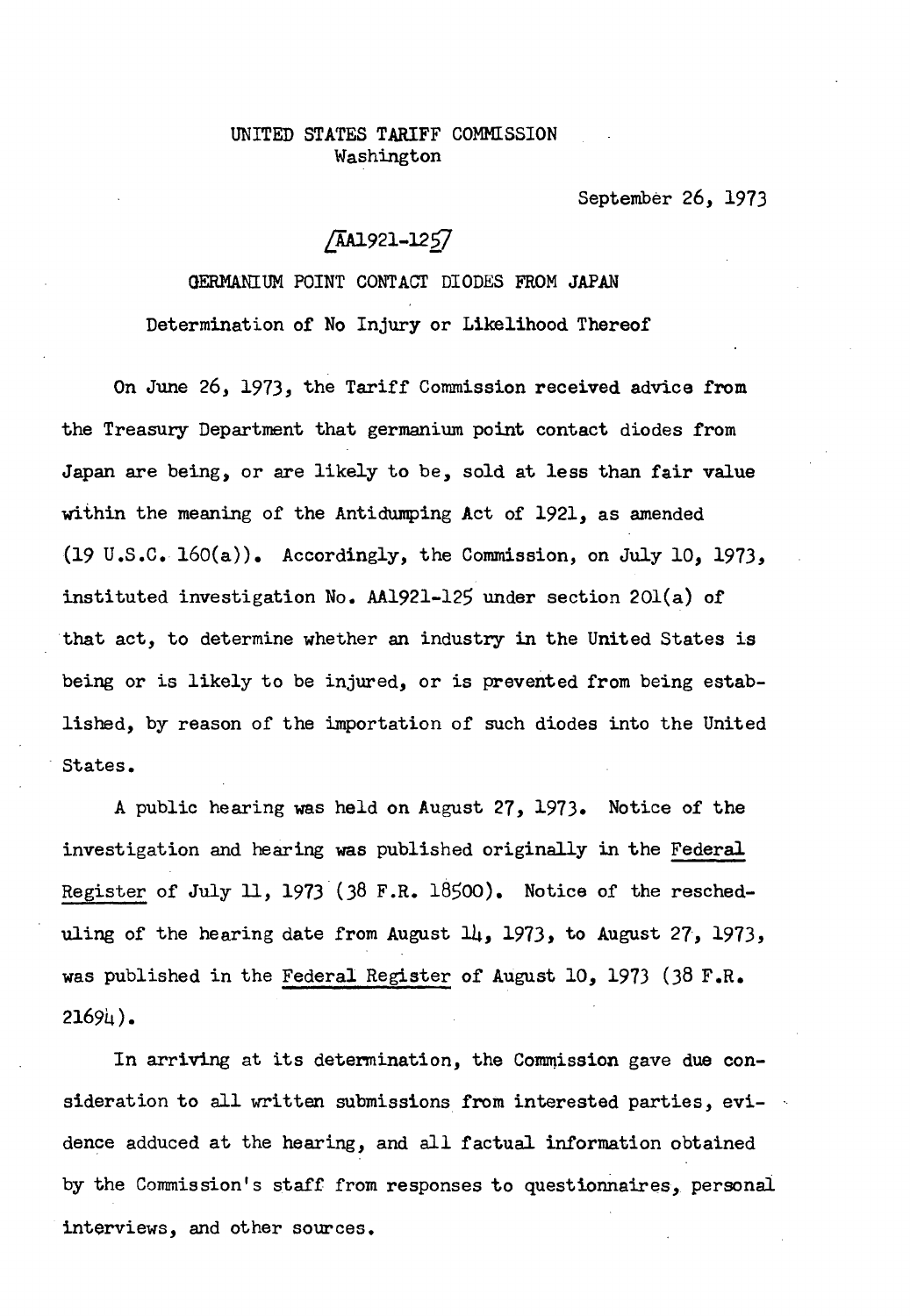On the basis of the investigation, the Commission 1/ has determined unanimously that an industry in the United States is not being or is not likely to be injured, or is not prevented from being established, by reason of the importation of germanium point contact diodes from Japan sold, or likely to be sold, at less than fair value within the meaning of the Antidumping Act, 1921, as amended.

1/ Commissioners Leonard, Moore, and Young did not participate in the decision.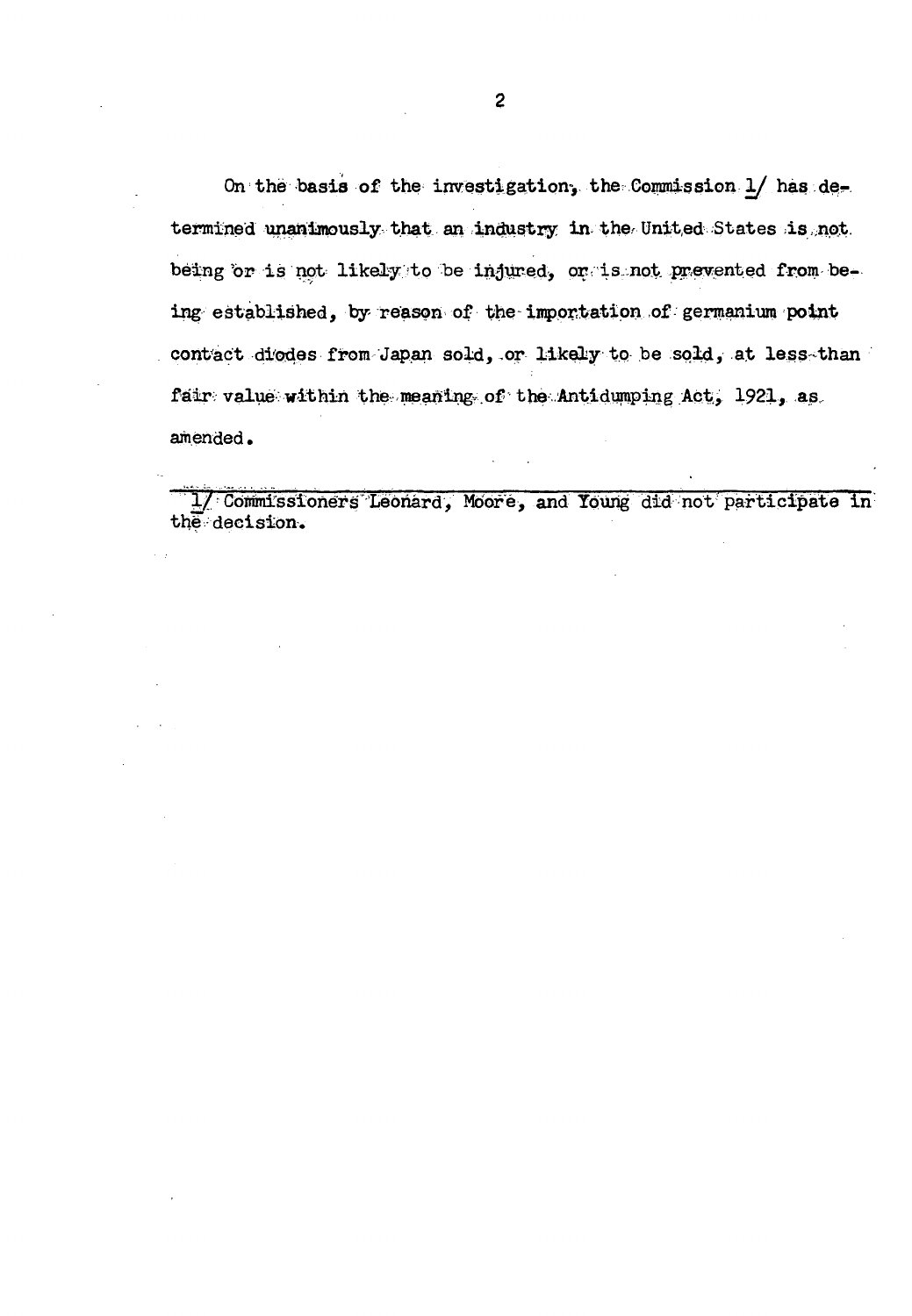# Statement of Reasons  $\frac{1}{2}$

This investigation relates to sales of germanium point contact diodes from Japan, which the Treasury has found to have been sold at less than fair value (LTFV) within the meaning of the Antidumping Act, 1921, as amended. Such diodes are semiconductor devices used largely in video detector circuits of television receivers and audio detector circuits of FM radio receivers. Imported germanium point contact diodes, including those found to have been sold at LTFV, are provided to the specifications of the consumer, and therefore do not differ from those of the sole domestic producer if nade to the same specifications.

The Treasury Department found that LTFV sales accounted for the great bulk of total imports of germanium point contact diodes from Japan during the period of its investigation. The margin by which such diodes were sold below fair value, however, was not large. All those found to have been sold at LTFV were the product of one Japanese firm.

Germanium point contact diodes are currently produced in the United States by one firm (the complainant), although they have been manufactured by several firms in the past. The present manufacturer began to produce such diodes in 1971--a time when the  $U.S.$  market was being supplied entirely by imports and when imports from Japan peaked. Since then, the company has expanded its production of them, and it has acquired a growing share of the U.S. market while the share accounted for by both its Japanese and European competitors has diminished. The firm's share of U.S. consumption of the specific types of diodes sold at LTFV is even larger than its share of consumption of other types. It appears to have overcome startup difficulties and has increased its output and sales substantially.

Commissioner Ablondi concurs in the result.

3